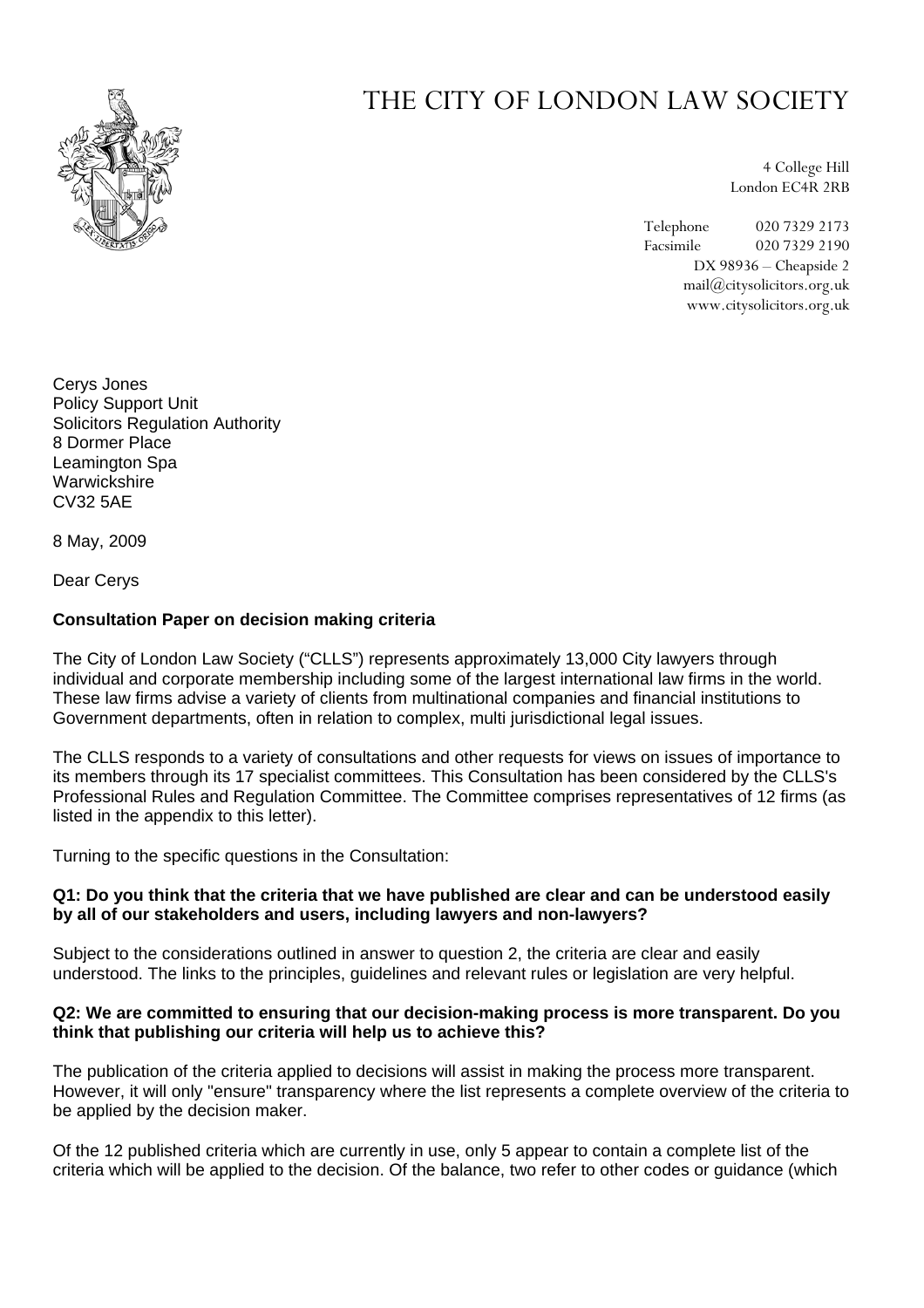have been considered as part of earlier consultations), and 5 state that the listed criteria "are relevant but not exhaustive".

We accept that developing a complete list of criteria is challenging in relation to certain categories of decision, and would not want to unnecessarily constrain any decision where it is in appropriate to do so. That said there are two categories of decision dealt with in the currently published guidance where exhaustive criteria should be achievable:

- issuing a certificate of good standing or attestation; and
- waiver of the requirement to deliver an accountants report.

Where a complete list of applicable criteria cannot be developed (or is inappropriate), we believe that the guidance should be supplemented with a clearly defined and transparent procedure for identifying, reviewing and approving additional criteria considered on a case by case basis. This element of the decision-making process also needs transparency.

### **Q3: Do you think it would be helpful for us to refer to the specific published decision making criteria when we make our decisions?**

Yes. Demonstrating that specific decision have been arrived at with due consideration of the relevant decision-making criteria is important in building confidence in the process and its credibility.

## **Q4: Would it be helpful if the criteria, or our website, gave examples of how the criteria might be applied in practice?**

This should not be necessary where the criteria applied are complete and clearly articulated. As noted in our answer to question 2, where the list is necessarily left open there should be a clearly defined procedure for including other criteria for consideration in the decision-making process. Practical examples may be helpful in these circumstances.

## **Q5: At the moment, the decision-making criteria are only available on our website. Would you like the information to be available elsewhere**?

Providing anyone who is the subject of a matter being considered under any of the decision-making criteria is made aware of the guidance at the earliest possible opportunity in the process, no.

## **Q6: Do you think the application of these criteria could have an adverse impact on any of the following groups within the profession?**

We do not think that the application of these criteria will have an adverse impact on any of the groups listed (older or younger solicitors, men or women, solicitors with a disability, solicitors from any particular ethnic background).

We hope these views are of assistance. Representatives of the Professional Rules and Regulation Committee would be happy to elaborate if that is required.

Yours sincerely

**David McIntosh Chairman City of London Law Society**  **Chris Perrin Chairman Professional Rules & Regulation Committee**